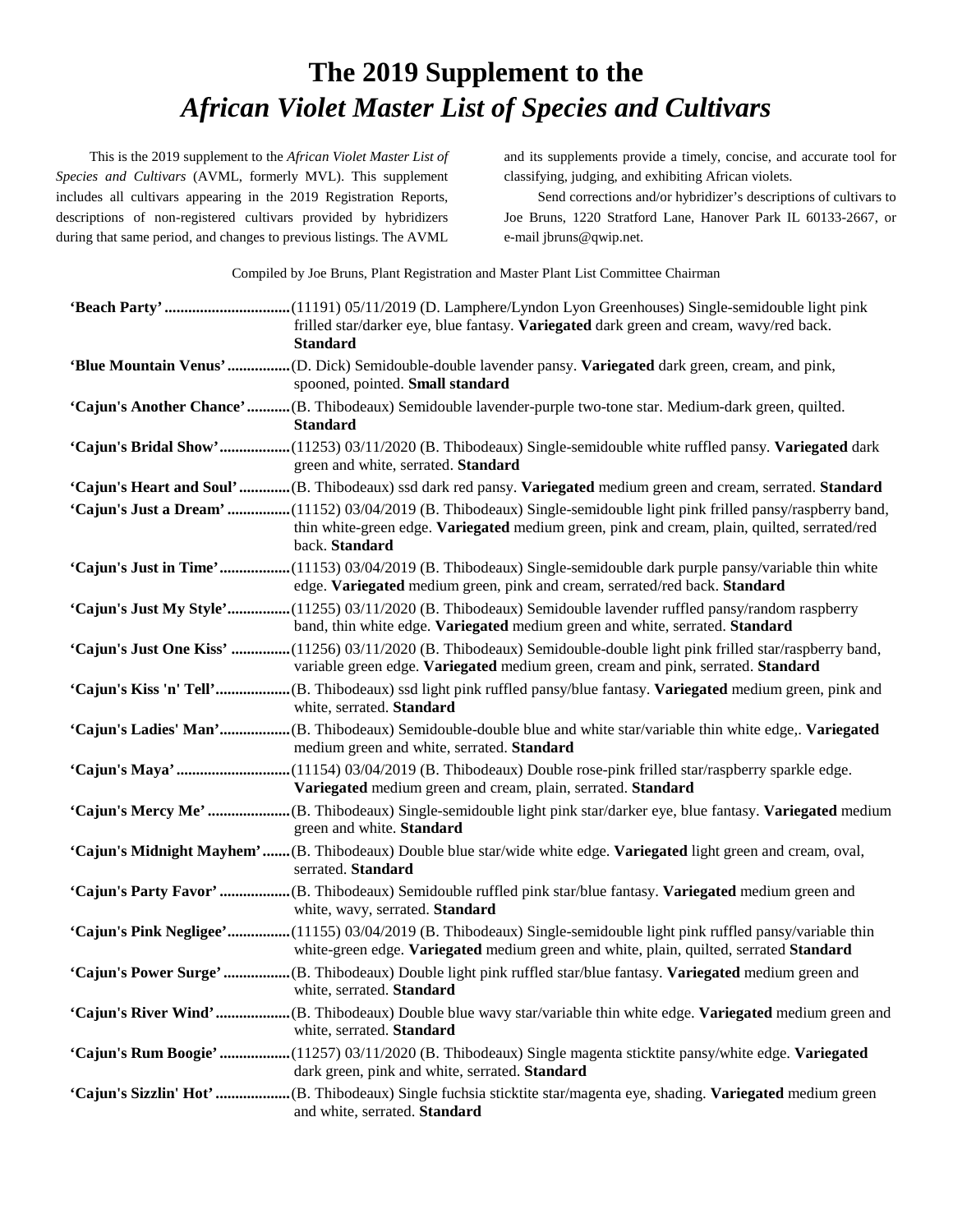| 'Cajun's Southern Belle'(11258) 03/11/2020 (B. Thibodeaux) Single-semidouble pink two-tone ruffled star. Variegated<br>medium-dark green and white, serrated. Standard                                     |
|------------------------------------------------------------------------------------------------------------------------------------------------------------------------------------------------------------|
| 'Cajun's Sweet Sensation'(11259) 03/11/2020 (B. Thibodeaux) Double light pink ruffled star/blue fantasy. Variegated<br>medium green and white, ruffled. Standard                                           |
| 'Cajun's Wine Me Up' (11156) 03/04/2019 (B. Thibodeaux) Double dark wine star. Variegated dark green and cream,<br>plain, serrated/red back. Standard                                                      |
| 'Carmel's Antique Porcelain'  (11141) 11/24/2018 (G. Ross) Semidouble blush-pink ruffled pansy/maroon-veined band,<br>variable green edge. Dark green, heart-shaped, quilted, ruffled/red back. Standard   |
| 'Carmel's Rare Jewel' (11142) 11/24/2018 (G. Ross) Single plum sticktite pansy/white ruffled edge. Medium green,<br>heart-shaped, quilted, serrated/red back. Standard                                     |
| 'Carmel's Summer Sky' (11143) 11/24/2018 (G. Ross) Semidouble light blue two-tone pansy/white ruffled edge.<br>Medium green, quilted, serrated. Standard                                                   |
| 'Evening's Descent' (11192) 05/11/2019 (P. Sorano/Lyndon Lyon Greenhouses) Semidouble blue frilled star/pink<br>fantasy, raspberry edge. Variegated dark green, cream and pink, quilted/red back. Standard |
| 'Fantasy Finale'(11193) 05/11/2019 (P. Sorano/Lyndon Lyon Greenhouses) Double light pink ruffled star/blue<br>fantasy, raspberry edge. Variegated dark green and yellow, serrated/red back. Standard       |
| 'Forever Blue'(11194) 05/11/2019 (D. Lamphere/Lyndon Lyon Greenhouses) Semidouble-double light blue<br>frilled star/darker eye, streaks. Variegated dark green and cream, quilted. Standard                |
| blue and white star. Light green, quilted, serrated. Semiminiature                                                                                                                                         |
| 'Hortense's Country Rose' (11123) 10/29/2018 (H. Pittman) Semidouble fuchsia pansy/white edge. Variegated medium<br>green and white. Miniature                                                             |
| 'Hunter's Antidote' (11215) 07/17/2019 (K. Muzalewski) Single-semidouble lavender frilled pansy/purple fantasy,<br>random green edge. Variegated dark green and cream, ruffled. Standard                   |
| 'Hunter's Asystole'(11216) 07/17/2019 (K. Muzalewski) Semidouble-double medium-dark pink frilled star.<br>Variegated dark green and cream, serrated. Standard                                              |
| 'Hunter's Blue Northern' (11217) 07/17/2019 (K. Muzalewski) Semidouble light blue two-tone pansy. Variegated dark<br>green and white, quilted. Standard                                                    |
| 'Hunter's Bunny Tracks' (11218) 07/17/2019 (K. Muzalewski) Single-semidouble pink pansy/blue fantasy. Dark green,<br>plain. Semiminiature                                                                  |
| 'Hunter's Candy Cane'(11219) 07/17/2019 (K. Muzalewski) Single chimera fuchsia sticktite wavy bell/white stripe.<br>Medium green, plain. Semiminiature                                                     |
| 'Hunter's Chickadee Chirps'(11220) 07/17/2019 (K. Muzalewski) Double pink pansy/white-green edge. Medium green,<br>plain. Miniature                                                                        |
| 'Hunter's Chipmunk Cheeks'(11221) 07/17/2019 (K. Muzalewski) Single-semidouble white pansy/pink eye. Medium green,<br>plain. Miniature                                                                     |
| 'Hunter's Drunken Floozies' (11222) 07/17/2019 (K. Muzalewski) Double pink pansy/raspberry sparkle edge. Variegated<br>dark green and cream, quilted, serrated. Standard                                   |
| 'Hunter's Elk Ivory'(11223) 07/17/2019 (K. Muzalewski) Double light pink star/white-green edge. Variegated dark<br>green and cream, quilted, wavy, serrated. Standard                                      |
| 'Hunter's Exit Wound'(11224) 07/17/2019 (K. Muzalewski) Single red sticktite pansy/darker eye, blue overlay.<br>Variegated dark green, cream and pink, ruffled. Large                                      |
| 'Hunter's High Country' (11225) 07/17/2019 (K. Muzalewski) Semidouble-double white frilled star/variable green edge.<br>Variegated medium green and white, ruffled. Standard                               |
| 'Hunter's Hog Wild'(11226) 07/17/2019 (K. Muzalewski) Single-semidouble blue ruffled star/pink and white<br>fantasy. Variegated dark green, cream and pink, quilted, serrated. Standard                    |
| 'Hunter's Kashmir' (11227) 07/17/2019 (K. Muzalewski) Semidouble lavender frilled pansy/purple edge.<br>Variegated dark green and cream, ruffled. Large                                                    |
| 'Hunter's Lightning Strike' (11228) 07/17/2019 (K. Muzalewski) Semidouble blue frilled pansy/pink fantasy. Variegated<br>medium-dark green and cream, quilted, serrated. Standard                          |
| 'Hunter's Momma Jo'(11229) 07/17/2019 (K. Muzalewski) Semidouble lavender wavy pansy/purple band, white edge.<br>Variegated dark green and cream, quilted, ruffled. Large                                  |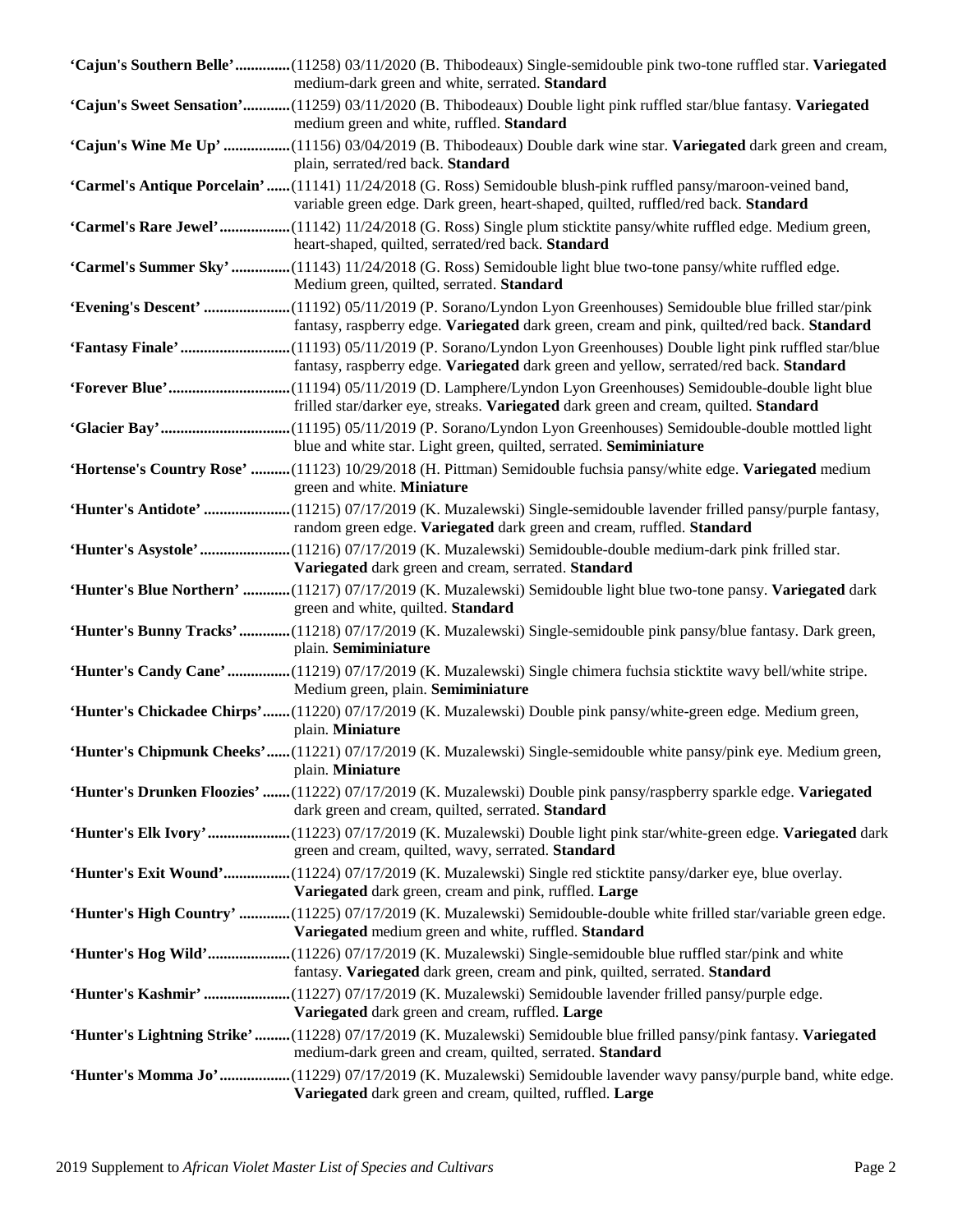| 'Hunter's Mother's Love' (11230) 07/17/2019 (K. Muzalewski) Double pink ruffled pansy/white-green edge. Variegated<br>dark green and white, quilted, serrated. Standard                           |
|---------------------------------------------------------------------------------------------------------------------------------------------------------------------------------------------------|
| 'Hunter's Muy Grande' (11231) 07/17/2019 (K. Muzalewski) Single-semidouble wine star/pink fantasy. Variegated<br>dark green and cream, quilted. Large                                             |
| 'Hunter's Non-GMO'(11232) 07/17/2019 (K. Muzalewski) Single-semidouble pink frilled pansy/raspberry sparkle<br>edge. Variegated dark green, cream and pink, quilted. Standard                     |
| 'Hunter's Pink Camo' (11233) 07/17/2019 (K. Muzalewski) Double white pansy/pink eye, rays. Medium green,<br>pointed. Semiminiature                                                                |
| 'Hunter's Remember When' (11234) 07/17/2019 (K. Muzalewski) Semidouble-double blush pansy/white-green edge.<br>Variegated dark green and white, quilted. Standard                                 |
| 'Hunter's Rut Crazed' (11235) 07/17/2019 (K. Muzalewski) Semidouble blue wavy star/white and pink fantasy.<br>Variegated dark green and cream, quilted, serrated. Large                           |
| 'Hunter's Sky Busting'(11236) 07/17/2019 (K. Muzalewski) Double chimera pink frilled star/lavender stripe.<br>Variegated medium green and white, pointed. Standard                                |
| 'Hunter's Slippery When Wet'(11237) 07/17/2019 (K. Muzalewski) Double light pink frilled pansy/darker eye, white-green<br>edge. Variegated medium green and white, serrated. Standard             |
| 'Hunter's Smoke on the Water' (11238) 07/17/2019 (K. Muzalewski) Double blue star/raspberry band, white edge. Variegated<br>dark green and cream, quilted. Standard                               |
| 'Hunter's Storm Clouds'(11239) 07/17/2019 (K. Muzalewski) Semidouble-double white pansy/blue eye. Medium green,<br>plain. Semiminiature                                                           |
| 'Hunter's Sweet Emotion'(11240) 07/17/2019 (K. Muzalewski) Semidouble lavender pansy/purple edge. Variegated dark<br>green, white and cream, quilted. Standard                                    |
| 'Hunter's Tranquility' (11241) 07/17/2019 (K. Muzalewski) Semidouble purple two-tone pansy/darker band, white<br>edge. Variegated dark green and cream, quilted, serrated. Standard               |
| 'Hunter's Twilight Glow'(11242) 07/17/2019 (K. Muzalewski) Single-semidouble purple ruffled star/wine eye, variable<br>white edge. Variegated medium green and white, quilted, serrated. Standard |
|                                                                                                                                                                                                   |
| Semiminiature                                                                                                                                                                                     |
| 'Hunter's Whitetail Fawn'(11244) 07/17/2019 (K. Muzalewski) Semidouble-double white and blue pansy/darker eye.<br>Medium green, pointed. Miniature                                                |
| Light green, plain, serrated. Semiminiature                                                                                                                                                       |
| heart-shaped, quilted, glossy. Standard                                                                                                                                                           |
| 'Jersey Starlight Trail'(10671) 03/18/2014 (R. Kurzynski) Semidouble white pansy/pink eye. Crown variegated<br>medium green, cream, and yellow, quilted. Semiminiature trailer                    |
| serrated. Semiminiature                                                                                                                                                                           |
| Semiminiature                                                                                                                                                                                     |
| <b>Miniature</b>                                                                                                                                                                                  |
| <b>Miniature</b>                                                                                                                                                                                  |
| plain, serrated. Semiminiature                                                                                                                                                                    |
| 'Jolly Gold Star' (11209) 05/21/2019 (H. Pittman) Semidouble white ruffled star/yellow eye, rays. Medium green,<br>plain. Semiminiature                                                           |
| <b>Miniature</b>                                                                                                                                                                                  |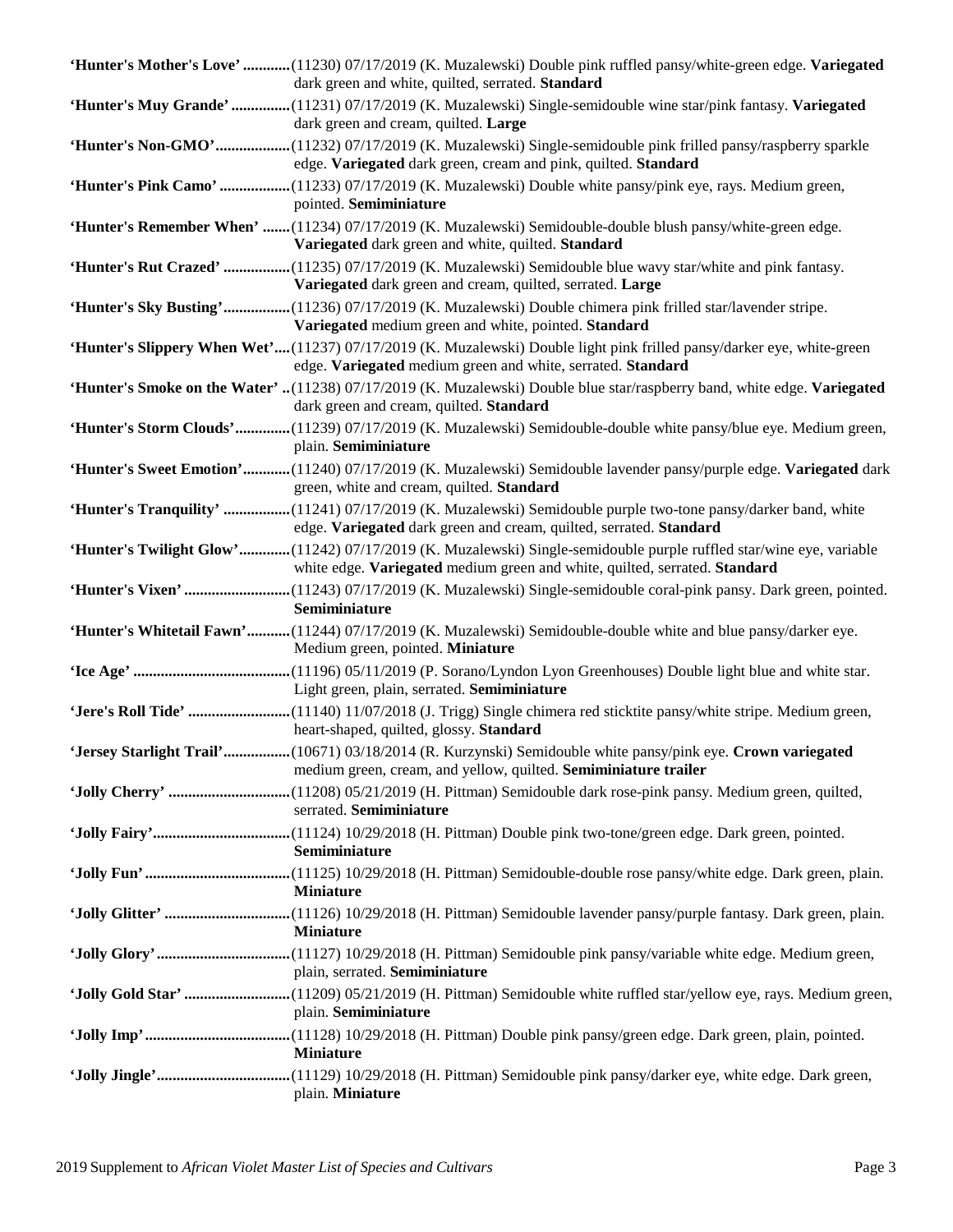| plain, pointed. Miniature                                                                                                                                                                      |
|------------------------------------------------------------------------------------------------------------------------------------------------------------------------------------------------|
| Semiminiature                                                                                                                                                                                  |
| Semiminiature                                                                                                                                                                                  |
| Semiminiature                                                                                                                                                                                  |
| Semiminiature                                                                                                                                                                                  |
| pointed. Semiminiature                                                                                                                                                                         |
| 'Jolly Sun Chaser' (11134) 10/29/2018 (H. Pittman) Double white and yellow. Dark green, plain, serrated.<br>Semiminiature                                                                      |
| Semiminiature                                                                                                                                                                                  |
| 'Jungle Princess'(11197) 05/11/2019 (D. Lamphere/Lyndon Lyon Greenhouses) Semidouble-double pink and<br>white star/darker eye. Medium green, ovate, serrated girl foliage. Semiminiature       |
| star/darker veins. Variegated dark green and cream, quilted/red back. Standard                                                                                                                 |
| two-tone star/raspberry fantasy. Light green, wavy. Standard                                                                                                                                   |
| green and white, plain. Standard                                                                                                                                                               |
| 'LE-Karnaval'naia Noch'' (11164) 03/30/2019 (E. Lebetskaia) Single-semidouble purple large wavy star/white eye, pink<br>and coral puff fantasy. Medium green, spooned. Standard                |
| pointed. Semiminiature<br>'LE-Martsipanovaia Roza'(11166) 03/30/2019 (E. Lebetskaia) Single-semidouble light pink wavy star/fuchsia fantasy and                                                |
| band, thin white edge. Medium green, plain. Standard                                                                                                                                           |
| sparkle edge. Variegated medium green and white, scalloped, girl foliage. Semiminiature                                                                                                        |
| green, plain. Semiminiature<br>'LE-Rozovyi Zefir' (11169) 03/30/2019 (E. Lebetskaia) Double bright pink large ruffled two-tone star. Variegated                                                |
| medium green and white, quilted, ruffled, serrated. Standard                                                                                                                                   |
| green, quilted, serrated. Standard                                                                                                                                                             |
| Variegated medium green, white and cream, quilted, serrated. Standard                                                                                                                          |
| edge. Medium green, quilted, serrated. Standard                                                                                                                                                |
| star/green edge. Medium green, plain, quilted. Semiminiature<br>'Lyon's Frosty Pink'(11202) 05/11/2019 (P. Sorano/Lyndon Lyon Greenhouses) Semidouble mauve and pink                           |
| pansy/plum edge. Medium green, quilted, serrated. Standard                                                                                                                                     |
| glossy Standard                                                                                                                                                                                |
| quilted. Semiminiature<br>'M. Hünkarbegendi'(11149) 01/02/2019 (D. Uygun) Semidouble light pink pansy/blue fantasy. Crown variegated<br>dark green and yellow, ruffled/red back. Semiminiature |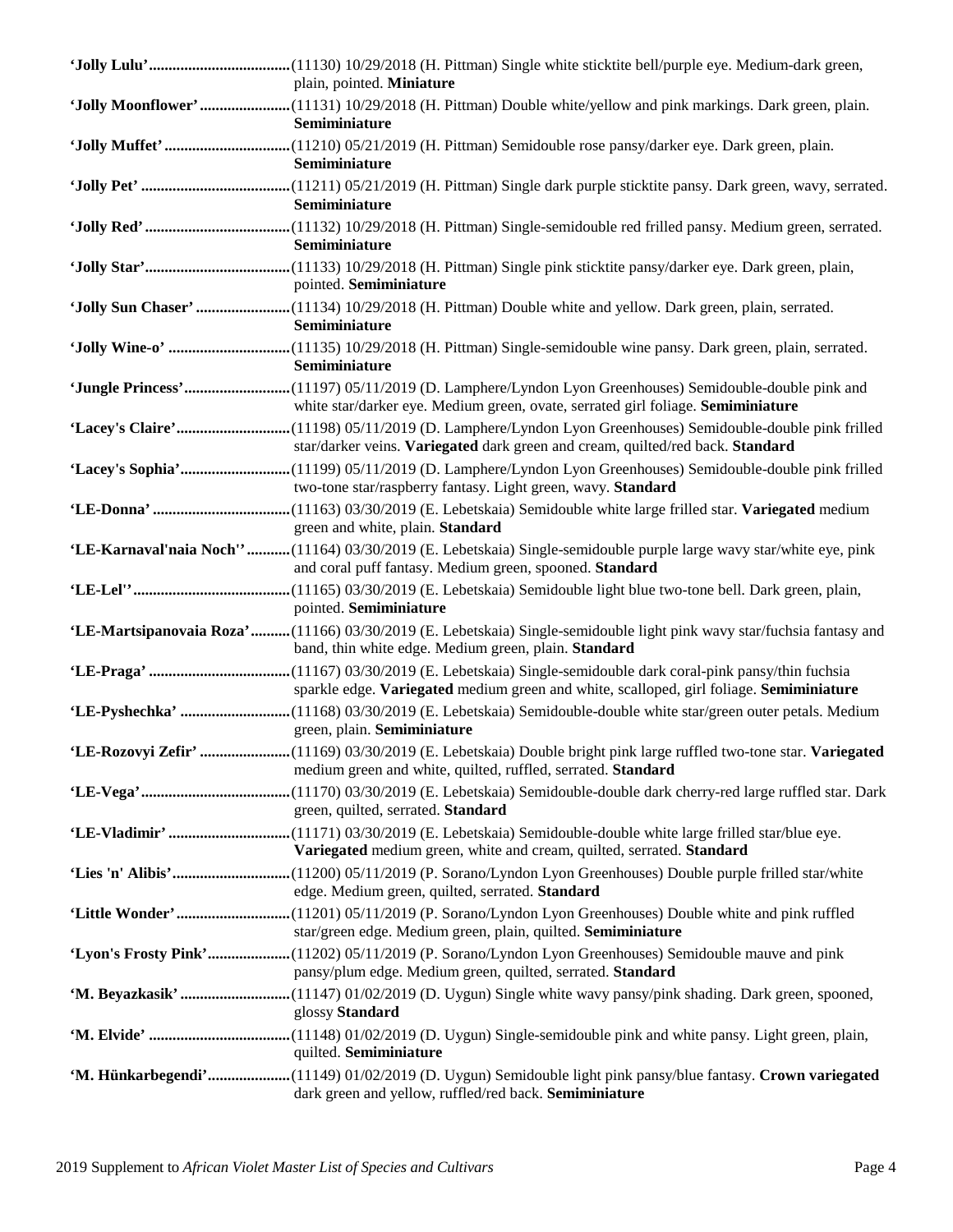| green, pointed. Semiminiature trailer                                                                                                                                                                               |
|---------------------------------------------------------------------------------------------------------------------------------------------------------------------------------------------------------------------|
|                                                                                                                                                                                                                     |
| Medium green, quilted. Semiminiature trailer                                                                                                                                                                        |
|                                                                                                                                                                                                                     |
| pointed, quilted, glossy. Standard                                                                                                                                                                                  |
|                                                                                                                                                                                                                     |
| Semiminiature                                                                                                                                                                                                       |
|                                                                                                                                                                                                                     |
| cream and yellow, plain. Miniature                                                                                                                                                                                  |
|                                                                                                                                                                                                                     |
| yellow and pink, plain, pointed. Miniature                                                                                                                                                                          |
|                                                                                                                                                                                                                     |
| Variegated medium green, white and cream. Miniature                                                                                                                                                                 |
| 'Nik-Eliksir Molodosti' (11144) 12/27/2018 (N. Bulko) Semidouble chimera pink large cupped frilled star/two-tone                                                                                                    |
| green stripe. Medium green, quilted Standard                                                                                                                                                                        |
| 'Nik-Iasno Solnyshko' (11146) 12/27/2018 (N. Bulko) Single chimera sticktite dark pink ruffled pansy/white stripe.                                                                                                  |
| Medium green, quilted, serrated Standard                                                                                                                                                                            |
| 'Nik-Korona Rossiiskoi Imperii'(11160) 03/28/2019 (N. Bulko) Semidouble-double chimera burgundy large frilled star/white                                                                                            |
| stripe. Medium green, scalloped. Small standard                                                                                                                                                                     |
| 'Nik-Magiia Utra'(11161) 03/28/2019 (N. Bulko) Semidouble chimera rose-pink large ruffled star/white stripe,                                                                                                        |
| blue fantasy. Medium green, wavy. Standard                                                                                                                                                                          |
| 'Nik-Morskaia Glad''(11145) 12/27/2018 (N. Bulko) Single chimera sticktite lavender ruffled star/blue-fantasied                                                                                                     |
| darker stripe. Variegated dark green, white and pink, pointed, quilted, hairy, serrated/red back.                                                                                                                   |
| <b>Standard</b>                                                                                                                                                                                                     |
| 'Nik-Serdtse Kaia'(11162) 03/28/2019 (N. Bulko) Single chimera white wavy sticktite star/green-edged blue stripe.                                                                                                   |
| Medium green, glossy, ruffled. Standard                                                                                                                                                                             |
|                                                                                                                                                                                                                     |
| outer petals. Crown variegated light green and yellow, quilted, plain. Semiminiature                                                                                                                                |
| 'N-Mlechnyi Put"(11176) 03/30/2019 (N. Berdnikova) Single blue sticktite star/pink fantasy. Dark green, plain.                                                                                                      |
|                                                                                                                                                                                                                     |
| <b>Miniature</b>                                                                                                                                                                                                    |
| 'N-Moroznyi Ianvar''(11177) 03/30/2019 (N. Berdnikova) Double white-light blue star/dark blue patches. Dark green,                                                                                                  |
| plain. Miniature                                                                                                                                                                                                    |
| 'N-Snezhnyi Georgin'(10776) 07/30/2015 (D. Ozherelyev/N. Berdnikova) Double white/wide green edge. Light-                                                                                                           |
| medium green, plain, serrated. Semiminiature                                                                                                                                                                        |
| 'N-Vecherniaia Zvezda' (11178) 03/30/2019 (N. Berdnikova) Single-semidouble pink ruffled star/fuchsia fantasy,                                                                                                      |
| sparkle edge. Variegated dark green and pink, pointed. Miniature                                                                                                                                                    |
| 'Owlsee Strength' (11159) 03/22/2019 (K. Cichocki/A. Maxwell) Single purple sticktite pansy. Medium-dark                                                                                                            |
| green, scalloped/red back, girl foliage. Standard                                                                                                                                                                   |
|                                                                                                                                                                                                                     |
| puff fantasy, random white edge. Medium green, quilted, serrated. Standard                                                                                                                                          |
|                                                                                                                                                                                                                     |
| edge. Dark green, quilted. Standard                                                                                                                                                                                 |
| 'Purple Waters' (11204) 05/11/2019 (D. Lamphere/Lyndon Lyon Greenhouses) Double lavender-white wavy                                                                                                                 |
| pansy/random purple on petal edges. Variegated dark green and cream, quilted, serrated.                                                                                                                             |
| <b>Standard</b>                                                                                                                                                                                                     |
|                                                                                                                                                                                                                     |
| eye, blue fantasy, raspberry edge. Dark green, quilted. Standard                                                                                                                                                    |
| 'Rivermist Frenzy' (11188) 05/10/2019 (J. Baker) Single-semidouble bright pink cupped large fluted star/dark blue-<br>purple fantasy. Variegated medium green and pink, ovate, quilted, serrated/red back. Standard |
|                                                                                                                                                                                                                     |
| 'Rivermist Revenge'(11189) 05/10/2019 (J. Baker) Single-semidouble dark blue-purple star/white puff fantasy, pink<br>streaks. Variegated dark green and pink, ovate, quilted, glossy, serrated/red back. Standard   |
| 'Rivermist Venus'(11190) 05/10/2019 (J. Baker) Semidouble-double light pink large fluted star/white puff fantasy.                                                                                                   |